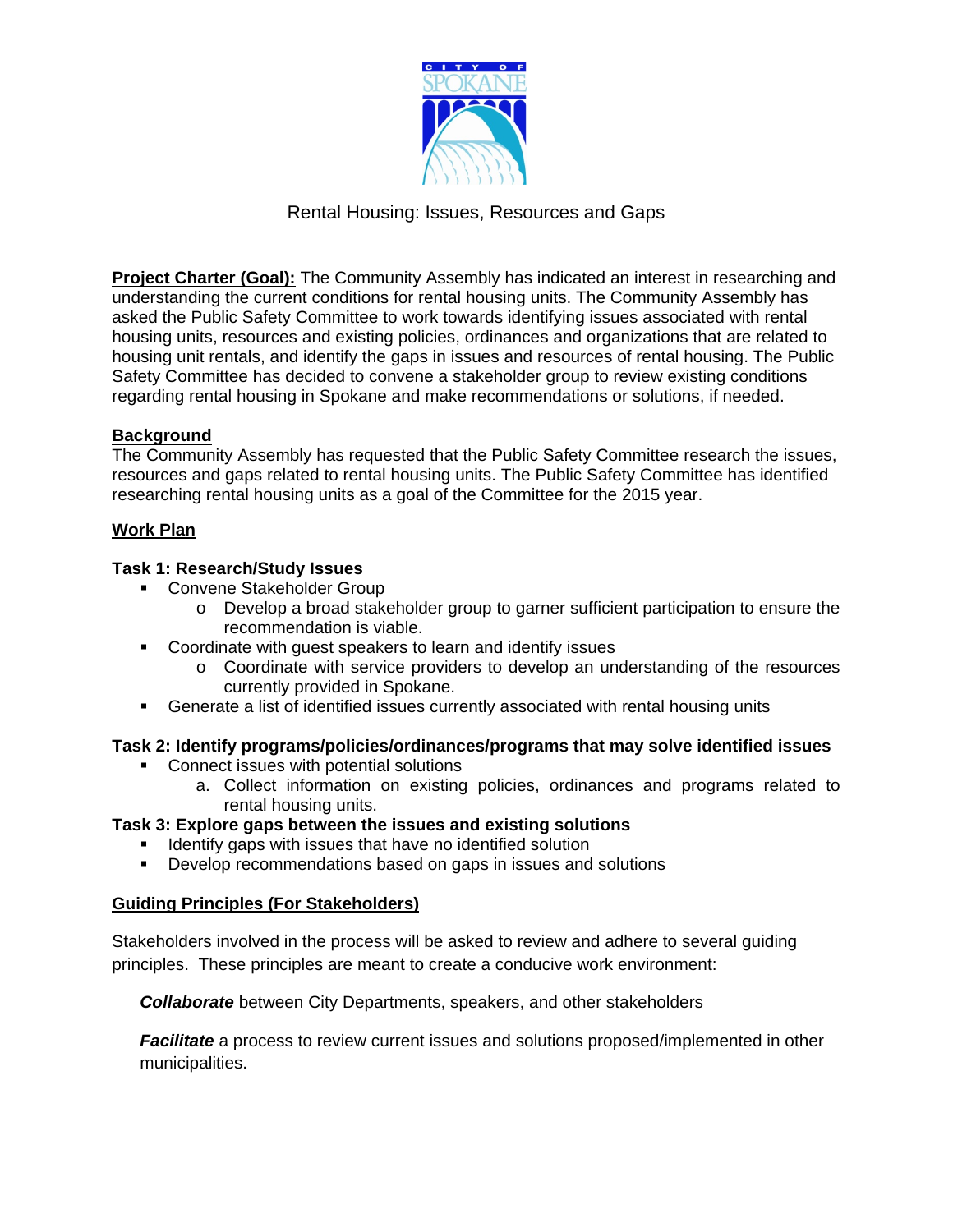*Create a* distinct environment that provides for input from a broad spectrum of representatives and produces an option that is viable and benefits the Spokane community.

*Mitigate* issues of common concern.

*Recommend* solutions if necessary.

#### **Participant Roles:**

*Stakeholder Members*-will represent the area of expertise you have been asked to participate for (neighborhood, tenant or landlord) and vote accordingly:

- 1. Attend the meetings. If you are not able to attend, please work with the staff on an alternate to participate to ensure consistent participation;
- 2. reviewing in a timely manner the workgroup notebooks and other materials circulated by Office of Neighborhood Services;
- 3. engage each other in a productive dialogue during the issue discussions; and
- 4. work toward consensus recommendations where possible;
- 5. ensure considerate inclusion of diverging views;
- 6. consider the "real world" aspects of implementing workgroup recommendations.

| Rental Housing Issues Stakeholder Group               | Name                            |  |
|-------------------------------------------------------|---------------------------------|--|
| Chair, Public Safety                                  | <b>Julie Banks</b>              |  |
| Neighborhoods                                         |                                 |  |
| <b>West Central</b>                                   | Arielle Anderson/Sarah Tosch    |  |
| <b>East Central</b>                                   | Ron Myers                       |  |
| Logan                                                 | Daniel Marshall/Jon Martinez    |  |
| Chief Garry Park                                      | Cathy Gunderson/Betty Kraft     |  |
| Hillyard                                              |                                 |  |
| Tenants                                               |                                 |  |
| Disability                                            | Alfredo Llamedo                 |  |
| Minority, Market Rate                                 | Ron Toston                      |  |
| Student                                               |                                 |  |
| Low Income, MF/SF                                     | Gretchen Chomas/Jonathan Barnes |  |
| <b>Tenants Union of Washington</b>                    | <b>Terri Anderson</b>           |  |
| Landlords                                             |                                 |  |
| <b>Landlord Association</b>                           | Alexander Scott                 |  |
| National Association of Residential Property Managers | Eric Besset/Debbie Peak         |  |
| <b>Spokane Housing Ventures</b>                       | Patty Webster                   |  |
| <b>Spokane Housing Authority</b>                      | Cicely Bradley/Val Mcnell       |  |
| Smaller Scale Landlord                                | Heleen Dewey/Chris Bornhoft     |  |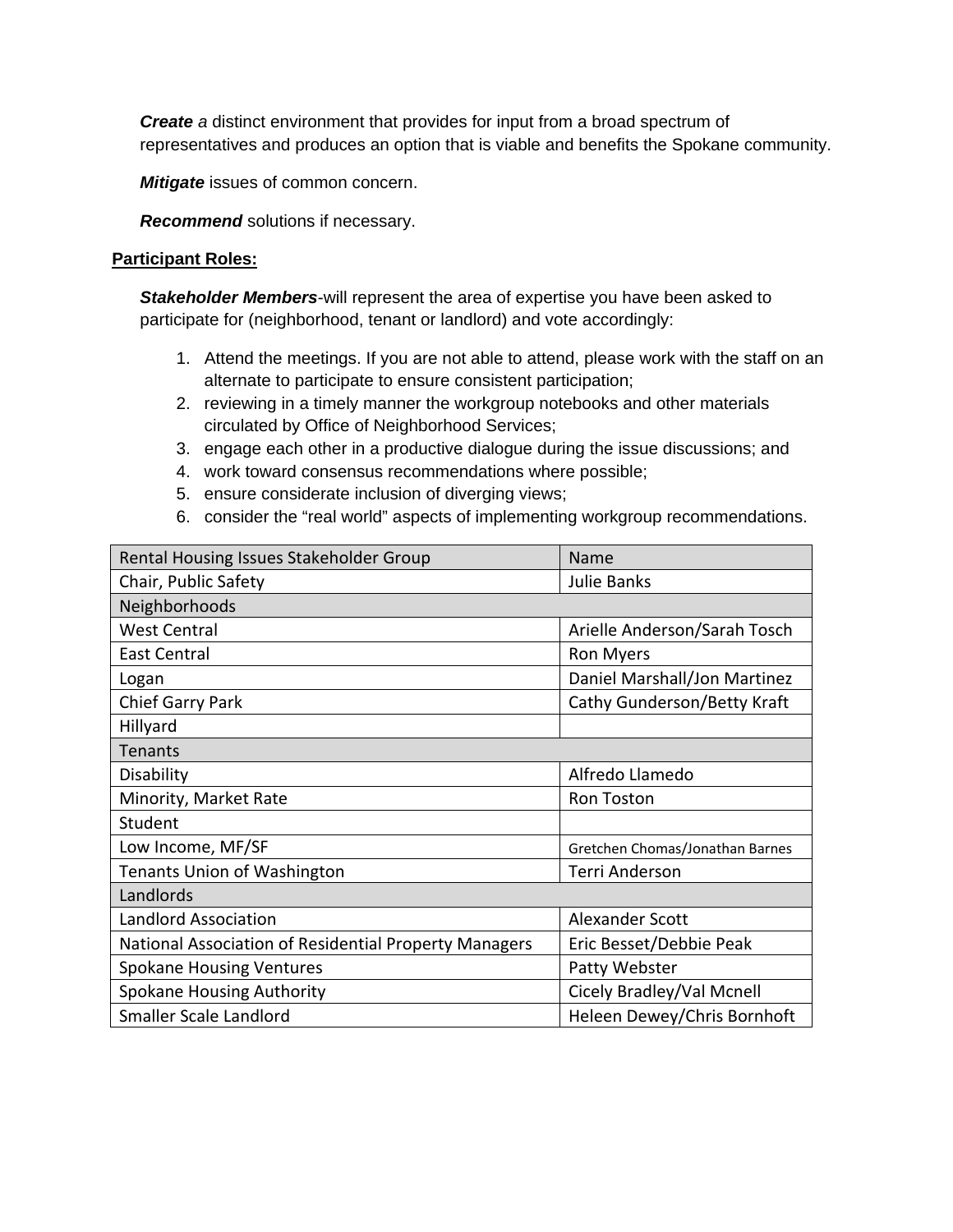*General Meeting Attendees-* will observe meetings, allowing the stakeholder members and ONS staff to address the various topics on the agenda. Meeting attendees may provide comment when recognized by a stakeholder on issues addressed during the meeting. General meeting attendees will not be given a vote at the table.

*Office of Neighborhood Services (ONS)-*will provide neutral, goals-focused support. Staff will facilitate the meetings, be a technical resource to the workgroup, preparing the stakeholder's recommendations, develop and disseminate project information, enforce stakeholder agreed ground rules, prepare agendas and meeting packets, ensure effective use of time.

| <b>Staff Resources</b>  |                                                        |
|-------------------------|--------------------------------------------------------|
| Name                    | Role                                                   |
| Suzanne Tresko          | <b>Staff Liaison to Public Safety Committee</b>        |
| <b>Heather Trautman</b> | Director of Neighborhood Services and Code Enforcement |
| Melissa Wittstruck      | <b>Neighborhood Housing Specialist</b>                 |
| <b>Daniel Clark</b>     | <b>ONS</b> Intern                                      |
|                         |                                                        |

# **Ground Rules for Meetings**

The ground rules for the stakeholder meetings are simple, and designed to help the process forward in a considerate, productive manner:

1. Treat each other, the organizations represented on the stakeholder members with respect and consideration at all times – put any personal differences aside.

2. Work as team players and share all relevant information. Express fundamental interests rather than fixed positions. Be honest, and tactful. Avoid surprises. Encourage candid, frank discussions.

3. Ask if you do not understand.

4. Openly express any disagreement or concern you have with all workgroup members.

5. Offer mutually beneficial solutions. Actively strive to see the other's point of view.

6. Share information discussed in the meetings with only the organizations/constituents that you may represent, and relay to the stakeholder group the opinions of these constituents as appropriate.

7. Speak one at a time in meetings, as recognized by the facilitator.

8. Acknowledge that everyone will participate, and no one will dominate.

9. Agree that it is okay to disagree and disagree without being disagreeable.

10. Support and actively engage in the workgroup decision process.

11. Do your homework! Read and review materials provided; be familiar with discussion topics.

12. Stick to the topics on the meeting agenda; be concise and not repetitive.

13. Make every attempt to attend all meetings. In the event that a primary workgroup member is unable to attend, that member is responsible for notifying Office of Neighborhood Services about alternative arrangements.